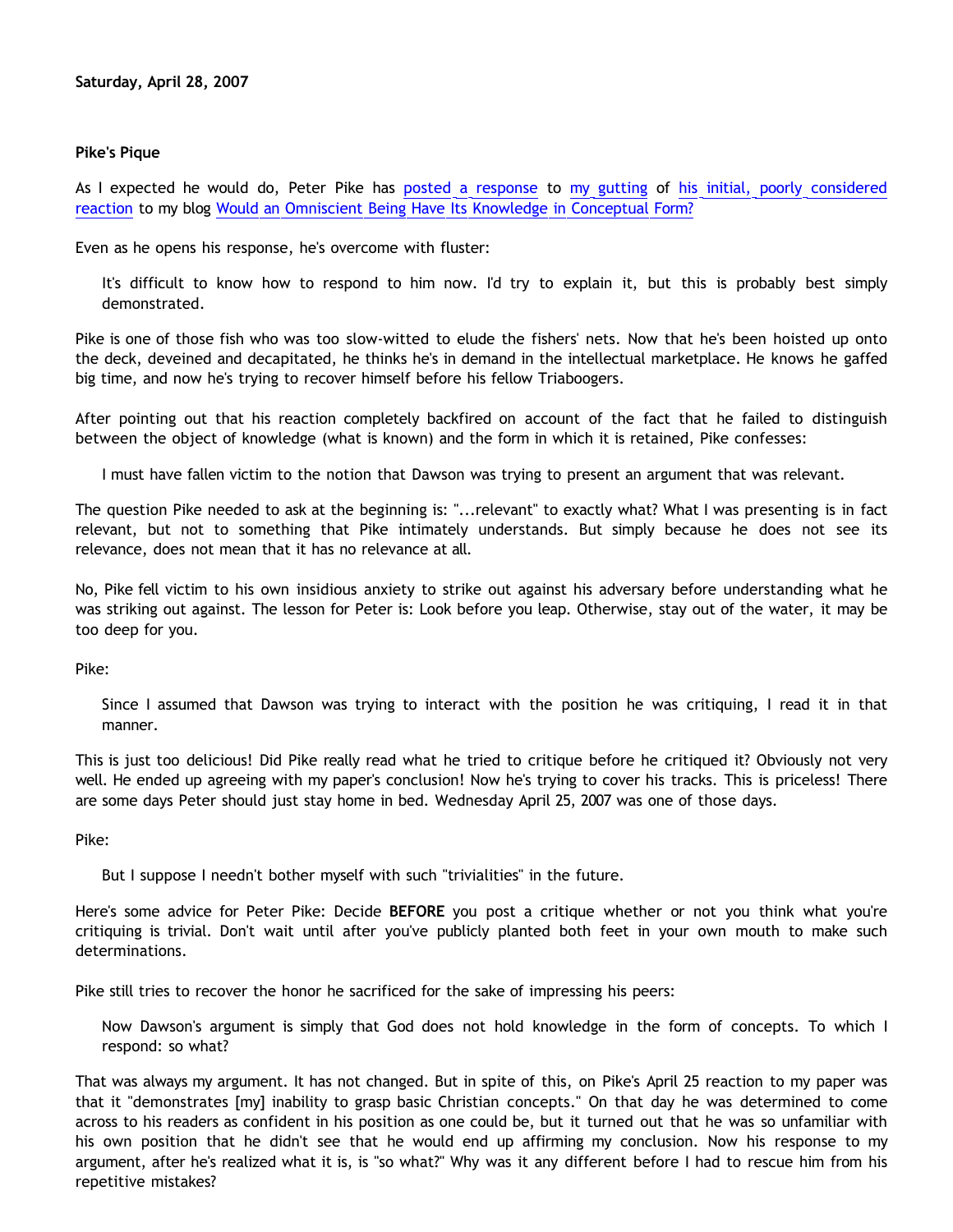Pike writes:

This obviously does not cause "ruinous implications for the presuppositionalist approach to Christian apologetics" since God can still use concepts.

Then why did Pike get his panties in a bundle in the first place?

Pike:

Surely Dawson is bright enough to realize this.

I spoke to this point already when I wrote:

I did not say that Pike's god could not have the ability to form concepts. I'm fully aware that someone who believes there's a god can attribute any abilities to it he imagines, since in the end imagination is what he has to go on.

Apparently Pike still hasn't gotten the message.

Pike:

Surely, he meant more by his post than just the above.

In [my original post](http://bahnsenburner.blogspot.com/2007/04/would-omniscient-mind-have-knowledge-in.html)? No, that was about the extent of I was trying to accomplish. Christians call "knowledge" something that could not be conceptual. Pike may say I'm wasting my time, but it is my time to waste. But look at what Pike gave us in return! This is a boon even I didn't expect. Even if I never end up incorporating what I have proved in my paper in future arguments, it's been well worth my while already, thanks to Pike. So if Pike thinks I'm wasting my time, what's he doing with his when he spends his time writing a reaction that he has to retract in the spirit of a sore loser?

Pike wanted to clarify the purpose of his citation of Isaiah 55:9 and I Coritinthians 2:11:

Back the truck up, Dawson. I quoted those verses in response to YOUR CLAIM that: "Many believers might think that, since Christianity teaches that man was created in the Christian god's image, man's thinking in the form of concepts would indicate that their god thinks in the form of concepts as well." I responded with those verses and concluded: "Given these passages, it would be very foolhardy indeed for a believer to argue, 'I think this way, therefore God does too.'" I wasn't quoting those passages as "an alternative rational for supposing" that "[G]od's knowledge is not conceptual." I was pointing out by those passages that a Biblical believer would be stupid to assume God thinks conceptually on the basis that they think conceptually.

So if Pike did not reference Isaiah 55:9 and I Corinthians 2:11 as a biblical rationale for supposing that his god does *not* possess its knowledge in the form of concepts, what is his rationale for agreeing with my conclusion? I was charitable enough to grant that he supposed that the bible offered at least some rationale for supposing this (even though we have yet to see anything that does). But now that he's backing away from this, telling us that these passages do not offer an alternative rationale for supposing that his god's knowledge is something other than conceptual in nature, I take this as an admission on Pike's part that the verses he quoted were in fact not saying anything about concepts. But for Pike, this means he comes to the table even more empty-handed than I was willing to allow! Is he going to change his mind now and say that his god's knowledge *is* conceptual? Or is he going to stick to his initial agreement with my conclusion? I hope it's the latter, but let's wait and see.

As for how stupid biblical believers can be, well, we don't need to look far for examples of this. Thanks, Pete.

Pike asked:

Am I to suppose Dawson doesn't think the definition of a term is needed "to understand the essentials of" that term?

Of course a definition is needed. But as I mentioned, not all concepts are defined *in terms of prior concepts*. Axiomatic concepts are defined *ostensively*. Moreover, one of the primary essentials of consciousness, on my view, is that it involves an object. Another is that it has identity, a nature. I really don't see how Pike could think these are controversial positions, but I'm certainly willing to allow him to affirm their opposites.

Pike asks: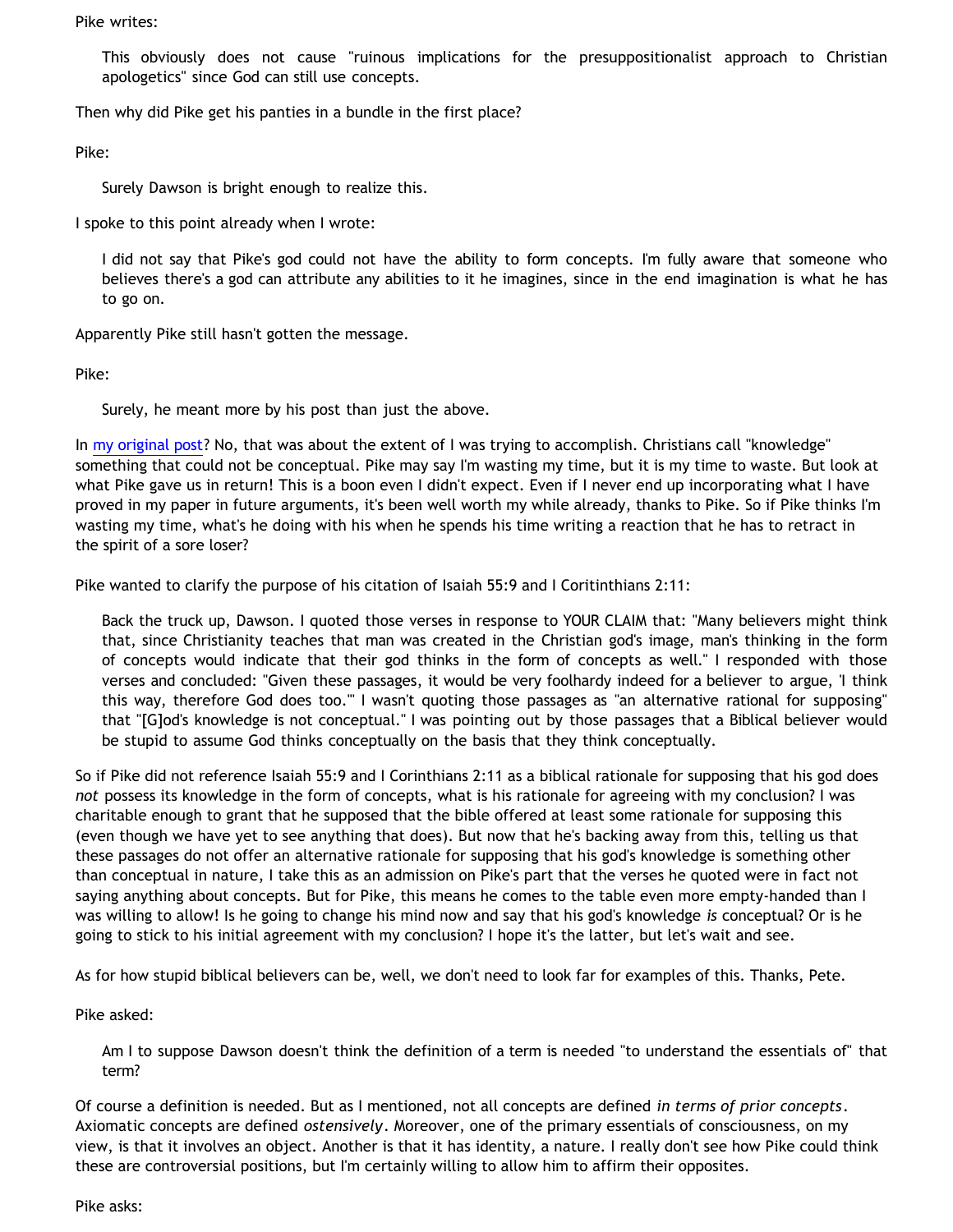So, tell me Dawson—how in your argument is "consciousness" anything other than an empty label?

The concept 'consciousness' could not be "an empty label" because it denotes something that actually exists. It denotes the attribute belonging to a class of biological organisms, among them man, by which they perceive objects existing in their surroundings. Someone who is so much smarter than me as Pike thinks he is, should be able to understand this. Now the question we need to ask here is, *Is Pike asking so that he can learn something he doesn't already know, or is he just trying put the spotlight back on me in order to save face?* Anyway, if Pike is sincerely interested in learning more about consciousness, I suggest he consult the Objectivist sources I cited in my paper.

Pike:

You want to ignore all that and just assume "consciousness" as if consciousness could exist without a subject.

On the contrary, on my view consciousness *is* the subject. It can also be its own object (albeit secondary), in the case of those consciousnesses which can achieve self-awareness.

## I had written:

Like other axiomatic concepts, it lies at the fundamental level of the conceptual hierarchy, which means: it is not defined in terms of prior concepts.

Pike continues to shove his foot deeper into his mouth:

So "consciousness" is meaningless in Dawson's world. Yet Dawson seems to know an awful lot about it. Dawson is giving us restrictions on what consciousness can do, etc. and yet he has acknowledged that he doesn't even have a way to define it.

It does not follow from the fact that a concept is axiomatic, and therefore not defined in terms of prior concepts, that it is therefore "meaningless" or that it cannot be defined at all. Watch:

Pike:

Remember, Dawson originally said: "Consciousness is consciousness of something." So what he's really saying is "An undefinable term is an undefinable term of something." Very helpful indeed.

No, that's not what I said, nor is it what I'm "really saying," either. I nowhere said or even implied that the concept 'consciousness' is "undefinable." It can be defined, but only ostensively. What I said was that it is not defined *in terms of prior concepts*, and I gave a reason for this. In his habitual mental lethargy, Pike inflates this to mean that it is "undefinable" on my view, even though I never affirmed this. It is painfully obvious that Pike is trying whatever he can at this point to discredit my position by inflating it beyond recognition. His confusions are his own doing, not mine. As I had stated in my last response to Pike, this is all Basic Concepts 101 stuff.

After I tore his precious thought experiment to shreds, Pike bristled:

No analogy is ever going to be a perfect one.

Not even if its creator is perfect? That's so disappointing! Anyway, Pike could have at least tried for better. That his analogy was too weak for the job is not my fault. There are stronger analogies that I have thought of, but I keep Pike in suspense for now.

#### I wrote:

Then, without explanation, Pike adds an "observer." Is this observer part of the universe? If so, then we're asked to contradict what we were first asked to suppose, namely that the entire universe consisted of one room with two objects. Now it's a room with three objects, one of which is an observer. How many more changes to the thought experiment are we to expect coming down the pike?

#### Pike responded:

Surely you are able to think better than this. No, the observer is not a physical object within the thought-universe, just as God is not a physical object within the real universe.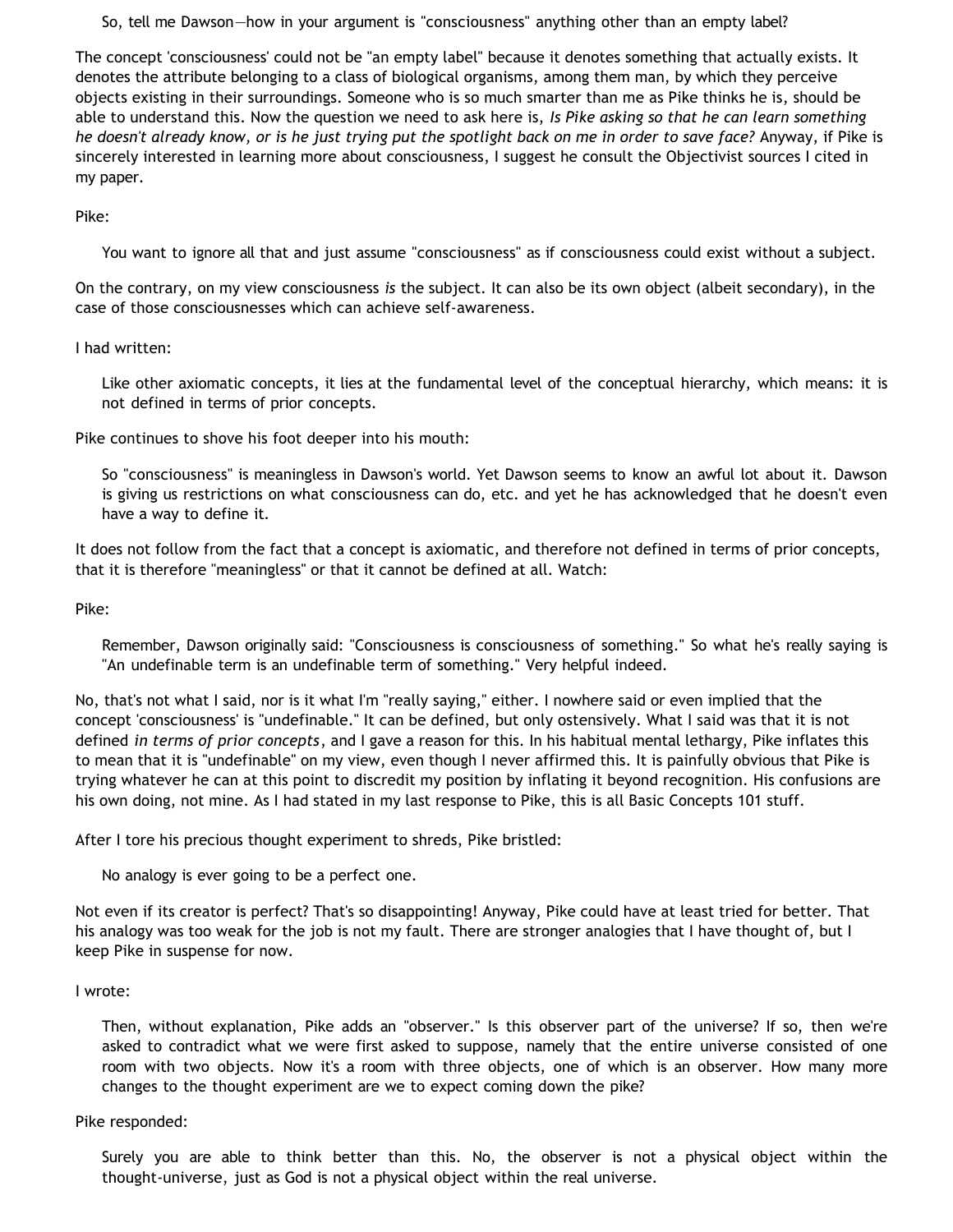Who said anything about a *physical* object? Pike inserted an "observer" into his scenario. Can this observer be aware of itself? If not, then it is not self-aware - it wouldn't even *know* it's conscious of anything. If it can be aware of itself, then it is itself an object of its own awareness. Pike should have decided these things before deploying his precious and yet admittedly imperfect analogy. Also, since we are asked to consider the observer, the observer - regardless of what it's made of or not made of - becomes an object of our consciousness. At this moment, the observer is the object of our discussion.

## Pike:

Since the analogy is linking the observer to the nature of God (that is, demonstrating that an observer can have full knowledge of all objects that exist within a universe and still be able to form concepts) then the only reason you have to assume I'm adding an object is because you're being willfully pedantic.

I'm simply not willing to smuggle assumptions into the mix, as Pike clearly wanted to do. And what's more, if the observer he inserts (without explanation, mind you) into his thought experiment is supposed to be analogous to his god, then - if it's the case that the knowledge which Pike's god allegedly has is "not conceptual," as he has openly affirmed - *what's his thought experiment intended to validate?* Pike provides a rationale which could only work against his own endorsement of my paper's concluion. This is just too much! Pike is well on his way to prime time entertainment.

# Pike wrote:

Which completely ignores the fact that we're talking about an omniscient being here. Dawson forgot that he's the one who posed the original question: [Would an Omniscient Mind Have Knowledge in Conceptual Form?](http://bahnsenburner.blogspot.com/2007/04/would-omniscient-mind-have-knowledge-in.html)

So even though Pike [referred](http://triablogue.blogspot.com/2007/04/dawsons-concepts.html) to my paper as an "essay answering an age-old question," he did in fact offer his analogy to lend support to the view that his god's knowledge may in fact be conceptual after all! So then why did he agree with the conclusion of my thesis? In his initial reaction he affirmed unwaveringly that his god's knowledge is "not conceptual," and even though he implied that this is a long-settled issue in Christianity, he never provided any rationale for this position. Now it turns out that he meant his analogy to validate that an omniscient being could have its knowledge in the form of concepts. So why does he say that his god's knowledge is "not conceptual"? Blank out.

#### I wrote:

Again, Pike has missed what my paper argues. It argues that an omniscient being would not have its knowledge in the form of concepts. I did not say that Pike's god could not have the ability to form concepts.

In response, Pike asked:

So where's the problem with Presuppositionalism?

Oh, this is just too much! Peter needs to take a look in the mirror. Look how presuppositionalism leads Pike to embarrass himself. Isn't that enough? It's left him totally disarmed when it comes to philosophical discussions about the nature of knowledge itself.

Now I did conclude my response to Pike with a question, which Pike mistook as a "complaint," which asks:

But this does lead to a question: If the Christian god does not possess its knowledge in conceptual form, what is the form in which it possesses its knowledge?

In considering this question, I pointed out the fact that:

Pike did not speak to this.

Pike offers a slanted admission to my point:

Could that be because I was RESPONDING to your argument instead of presenting a positive one of my own?

I doubt it. It's more likely because Pike simply doesn't know. Indeed, he doesn't even answer my question in his nose-blowing follow-up. Perhaps he's still trying to think of an answer. Had Peter an answer to this question at the outset, I doubt he would have hesitated to present it. It would have been too irresistible to pass up another opportunity to say "See how stoopid Dawson is?"